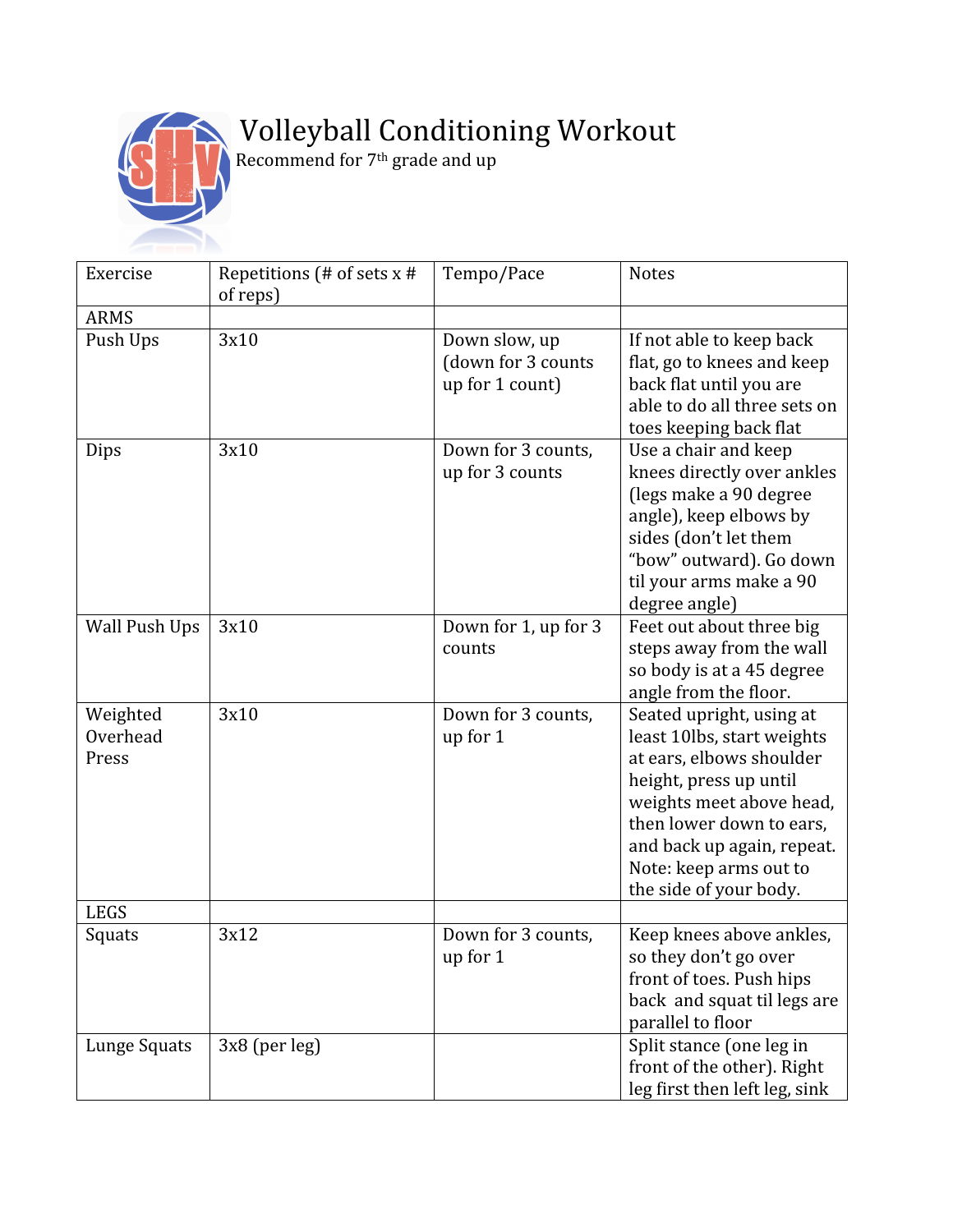|                     |                          |                                         | hips til front leg is parallel<br>to the floor, then JUMP<br>straight up using arms to<br>throw for height, landing<br>in a lunge with opposite<br>leg in front. Holding the<br>lunge, repeat, landing on<br>opposite leg (so you are<br>alternating legs each<br>jump).                                                                                                                             |
|---------------------|--------------------------|-----------------------------------------|------------------------------------------------------------------------------------------------------------------------------------------------------------------------------------------------------------------------------------------------------------------------------------------------------------------------------------------------------------------------------------------------------|
| Jump squats         | 3x8                      | Explosive jumps for<br>height and power | There are only 8 here so<br>you can go for quality<br>over quantity. Starting in<br>the squat position, using<br>arms to throw body up,<br>jump as high as you can,<br>and landing back in squat,<br>repeat.                                                                                                                                                                                         |
| <b>CORE</b>         |                          |                                         |                                                                                                                                                                                                                                                                                                                                                                                                      |
| Planks              | 3x45 seconds             |                                         | Elbows on the floor under<br>your shoulders, back<br>completely flat (be sure<br>hips are low and not high<br>in the air, so you have a<br>flat plank), toes holding<br>up your legs, hold for 45<br>seconds then lower.<br>Repeat.                                                                                                                                                                  |
| Reverse<br>Crunches | 3x30                     |                                         | Lying on back, knees up at<br>your chest, keeping back<br>completely FLAT on the<br>floor, lower knees<br>(keeping belly tucked in)<br>until toes touch the floor,<br>then lift knees back up to<br>chest. Repeat. NOTE:<br>MUST KEEP BACK FLAT<br>for this to work. When<br>you feel comfortable, if<br>you can keep your back<br>flat on the floor,<br>STRAIGHTEN legs and<br>lower feet to floor. |
| NOTES: If you       | Stretch before and after | You can always add                      | Any non-weighted                                                                                                                                                                                                                                                                                                                                                                                     |
| haven't done        | doing the exercises and  | more sets or higher                     | exercise can be done                                                                                                                                                                                                                                                                                                                                                                                 |